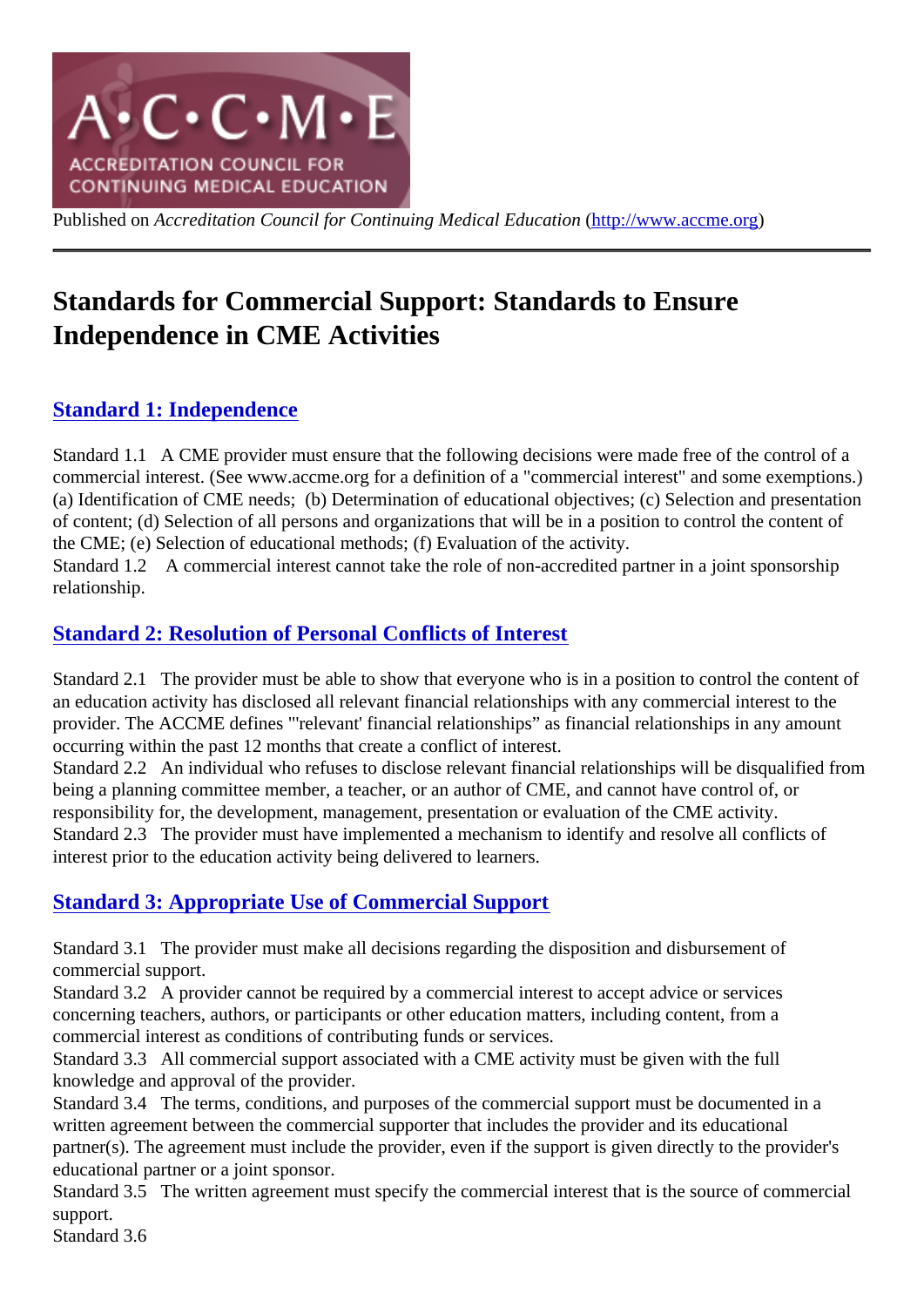Both the commercial supporter and the provider must sign the written agreement between the commercial supporter and the provider.

Standard 3.7 The provider must have written policies and procedures governing honoraria and reimbursement of out-of-pocket expenses for planners, teachers and authors.

Standard 3.8 The provider, the joint sponsor, or designated educational partner must pay directly any teacher or author honoraria or reimbursement of out-of–pocket expenses in compliance with the provider's written policies and procedures.

Standard 3.9 No other payment shall be given to the director of the activity, planning committee members, teachers or authors, joint sponsor, or any others involved with the supported activity.

Standard 3.10 If teachers or authors are listed on the agenda as facilitating or conducting a presentation or session, but participate in the remainder of an educational event as a learner, their expenses can be reimbursed and honoraria can be paid for their teacher or author role only.

Standard 3.11 Social events or meals at CME activities cannot compete with or take precedence over the educational events.

Standard 3.12 The provider may not use commercial support to pay for travel, lodging, honoraria, or personal expenses for non-teacher or non-author participants of a CME activity. The provider may use commercial support to pay for travel, lodging, honoraria, or personal expenses for bona fide employees and volunteers of the provider, joint sponsor or educational partner.

Standard 3.13 The provider must be able to produce accurate documentation detailing the receipt and expenditure of the commercial support.

# **[Standard 4: Appropriate Management of Associated Commercial Promotion](http://www.accme.org/nodequeue/17)**

Standard 4.1 Arrangements for commercial exhibits or advertisements cannot influence planning or interfere with the presentation, nor can they be a condition of the provision of commercial support for CME activities.

Standard 4.2 Product-promotion material or product-specific advertisement of any type is prohibited in or during CME activities. The juxtaposition of editorial and advertising material on the same products or subjects must be avoided. Live (staffed exhibits, presentations) or enduring (printed or electronic advertisements) promotional activities must be kept separate from CME. For print, advertisements and promotional materials will not be interleafed within the pages of the CME content. Advertisements and promotional materials may face the first or last pages of printed CME content as long as these materials are not related to the CME content they face and are not paid for by the commercial supporters of the CME activity. For computer based, advertisements and promotional materials will not be visible on the screen at the same time as the CME content and not interleafed between computer 'windows' or screens of the CME content. For audio and video recording, advertisements and promotional materials will not be included within the CME. There will be no 'commercial breaks.' For live, face-to-face CME, advertisements and promotional materials cannot be displayed or distributed in the educational space immediately before, during, or after a CME activity. Providers cannot allow representatives of Commercial Interests to engage in sales or promotional activities while in the space or place of the CME activity.

Standard 4.3 Educational materials that are part of a CME activity, such as slides, abstracts and handouts, cannot contain any advertising, trade name or a product-group message.

Standard 4.4 Print or electronic information distributed about the non-CME elements of a CME activity that are not directly related to the transfer of education to the learner, such as schedules and content descriptions, may include product-promotion material or product-specific advertisement. Standard 4.5 A provider cannot use a commercial interest as the agent providing a CME activity to learners,

# e.g., distribution of self-study CME activities or arranging for electronic access to CME activities.

# **[Standard 5: Content and Format without Commercial Bias](http://www.accme.org/nodequeue/18)**

Standard 5.1 The content or format of a CME activity or its related materials must promote improvements or quality in healthcare and not a specific proprietary business interest of a commercial interest. Standard 5.2